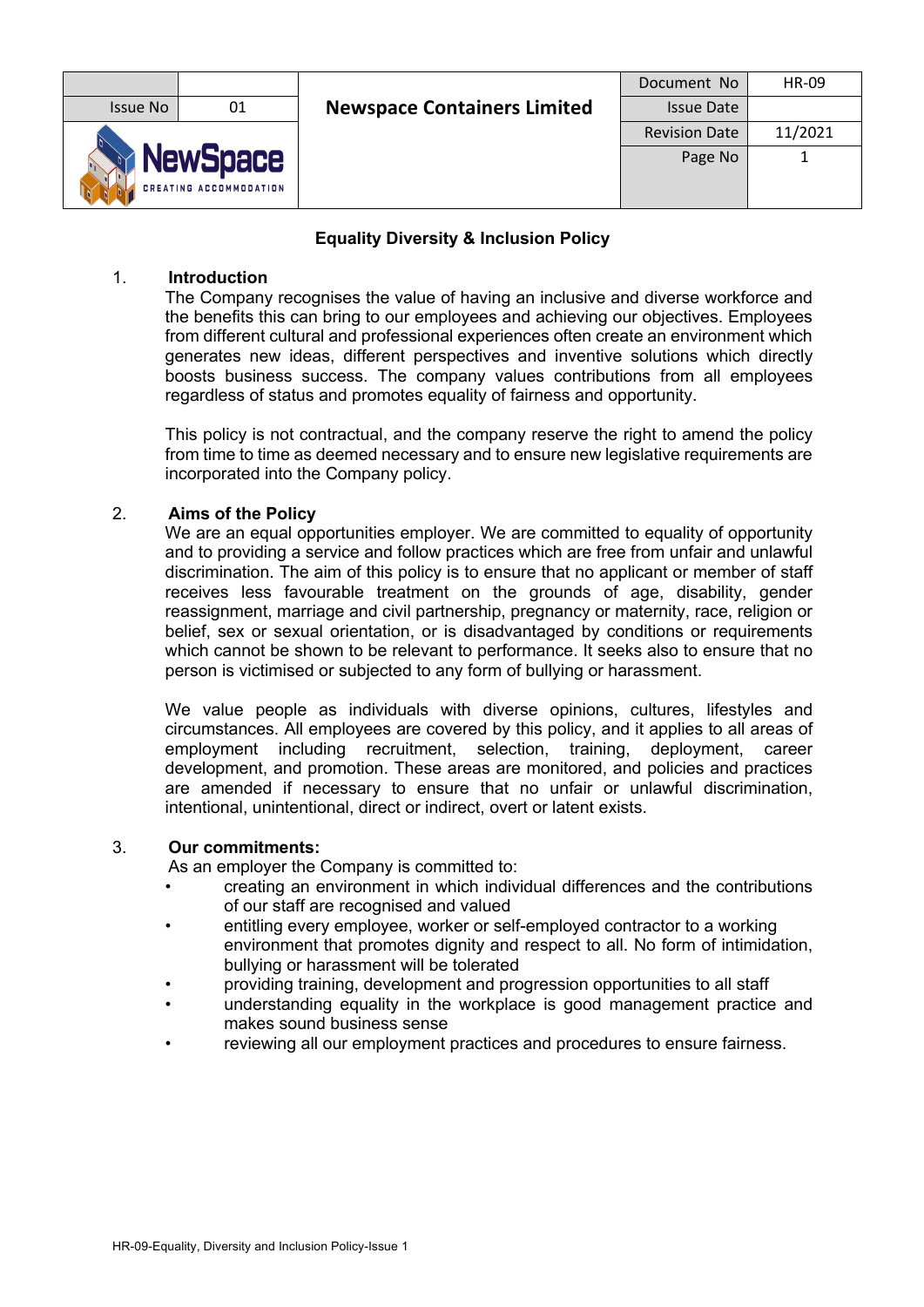|                                                  |    |                                    | Document No          | <b>HR-09</b> |
|--------------------------------------------------|----|------------------------------------|----------------------|--------------|
| Issue No                                         | 01 | <b>Newspace Containers Limited</b> | <b>Issue Date</b>    |              |
|                                                  |    |                                    | <b>Revision Date</b> | 11/2021      |
| <b>NewSpace</b><br><b>CREATING ACCOMMODATION</b> |    |                                    | Page No              |              |

As a service provider the Company is committed to:

- providing services to which all clients are entitled regardless of age, disability, gender reassignment, marriage and civil partnership, pregnancy or maternity, race, religion or belief, sex or sexual orientation, offending past, caring responsibilities or social class
- making sure our services are delivered equally and meet the diverse needs of our service users and clients by assessing and meeting the diverse needs of our clients
- fully supporting this policy by senior management and ensuring our employee representatives are fully informed of the drafting of this policy
- selecting those for employment, promotion, training, or any other benefit purely on the basis of aptitude and ability
- monitoring and reviewing this policy annually
- having clear procedures that enable our clients, candidates for jobs and employees to raise a grievance or make a complaint if they feel they have been unfairly treated
- treating breaches of our equality and diversity policy as misconduct which could lead to disciplinary proceedings
- encouraging all staff to come forward with any issues they need Company assistance and understanding with, no matter their background, identity or circumstances, such as if they are victims of domestic abuse or have caring commitments.

# **4. Definition of Discrimination**

Discrimination is unequal or differential treatment which leads to one person being treated more or less favourably than others are, or would be, treated in the same or similar circumstances on the grounds of race, sex, pregnancy and maternity, marital or civil partnership status, gender reassignment, disability, religion or beliefs, age or sexual orientation. Discrimination may be direct or indirect and includes discrimination by perception and association.

## **5. Types of Discrimination**

## **5.1 Direct Discrimination**

This occurs when a person or a policy intentionally treats a person less favourably than another on the grounds of race, sex, pregnancy and maternity, marital or civil partnership status, gender reassignment, disability, religion or beliefs, age or sexual orientation.

## **5.2 Indirect Discrimination**

This is the application of a policy, criterion or practice which the employer applies to all employees, but which is such that:

- It is detrimental to a considerably larger proportion of people from the group that the person the employer is applying it to represents;
- The employer cannot justify the need for the application of the policy on a neutral basis; and
- The person to whom the employer is applying it suffers detriment from the application of the policy.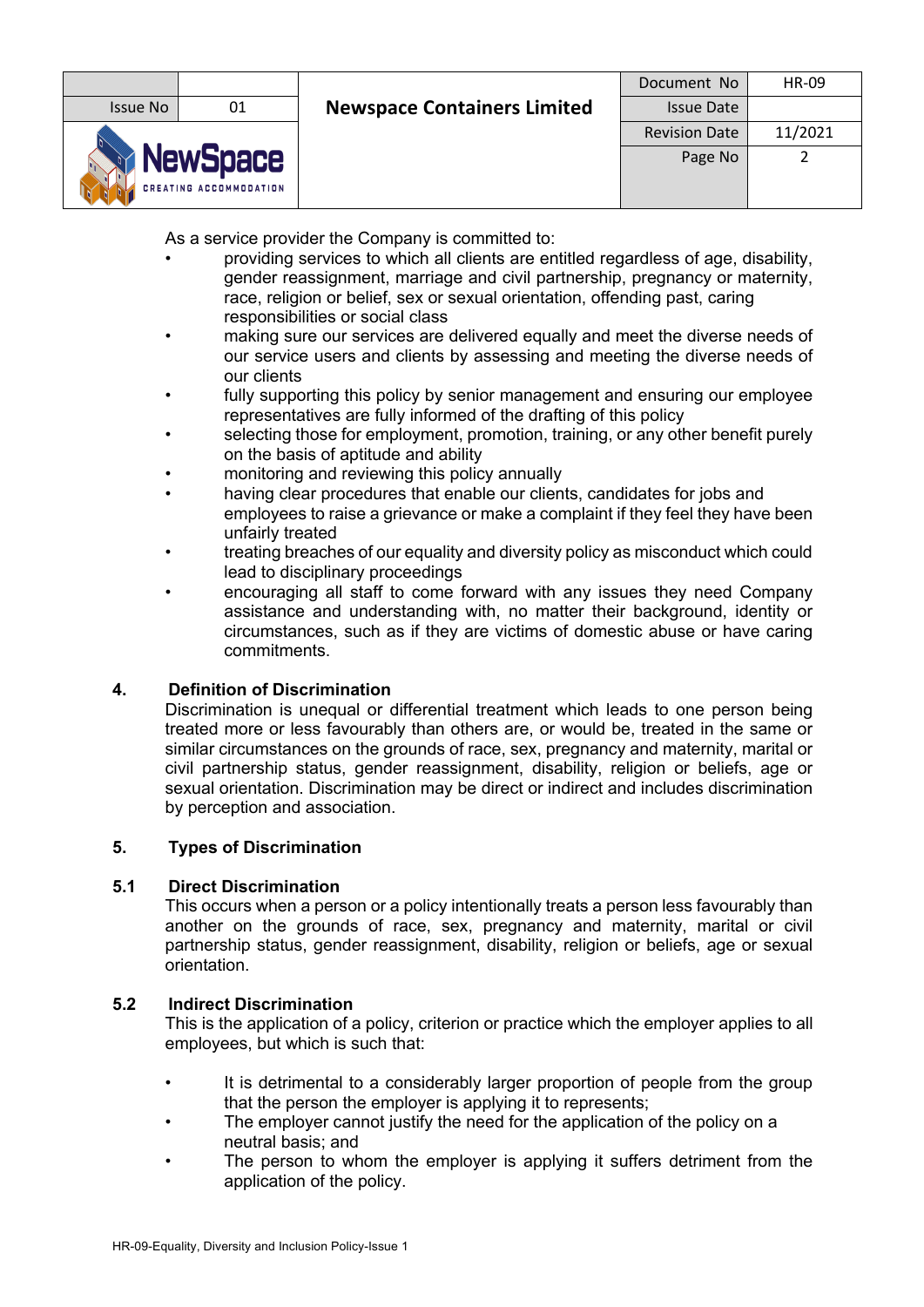|                                                  |    |                                    | Document No          | <b>HR-09</b> |
|--------------------------------------------------|----|------------------------------------|----------------------|--------------|
| <b>Issue No</b>                                  | 01 | <b>Newspace Containers Limited</b> | <b>Issue Date</b>    |              |
|                                                  |    |                                    | <b>Revision Date</b> | 11/2021      |
| <b>NewSpace</b><br><b>CREATING ACCOMMODATION</b> |    |                                    | Page No              |              |

## **Example:**

A job advert for a salesperson says applicants must have spent 10 years working in retail. By doing this the business could be discriminating indirectly based on age. This is because the advert excludes young people who may still have the skills and qualifications needed.

Employees are required to do night shifts according to company policy. This rule applies to everyone in the workplace but a person who needs nightly dialysis for kidney failure is discriminated by this rule (indirect disability discrimination).

Refusing a Flexible Working Application for reduced hours from an employee who has been on maternity leave, on the general basis that all staff doing that job must work full-time could be indirect discrimination as having a policy that requires all staff to work full-time is likely to have a worse effect on women than men, since they are more likely to care for their children.

## **5.3 Harassment**

This occurs when a person is subjected to unwanted conduct that has the purpose or effect of violating their dignity or creating an intimidating, hostile, degrading, humiliating or offensive environment.

## **5.4 Victimisation**

This occurs when a person is treated less favourably because they have brought or intend to bring proceedings, or they have given or intend to give evidence.

Please refer to the Company Anti-harassment and bullying policy for more details.

## **6. Unlawful Reasons for Discrimination**

## **6.1 Sex**

It is not permissible to treat a person less favourably on the grounds of sex, marital status, civil partnership, pregnancy or maternity, gender reassignment or transgender status. This applies to men, women and those undergoing or intending to undergo gender reassignment. Sexual harassment of men and women can be found to constitute sex discrimination.

#### **Example:**

Asking a woman during an interview if she is planning to have any (more) children constitutes discrimination on the ground of gender.

#### **6.2 Age**

It is not permissible to treat a person less favourably because of their age. This applies to people of all ages. This does not currently apply to the calculation of redundancy payments.

#### **Example:**

Choosing not to promote someone because you decide that they are too young to lead a team or refusing an employee to do a training course because they are too old (but allows younger colleagues to do the training).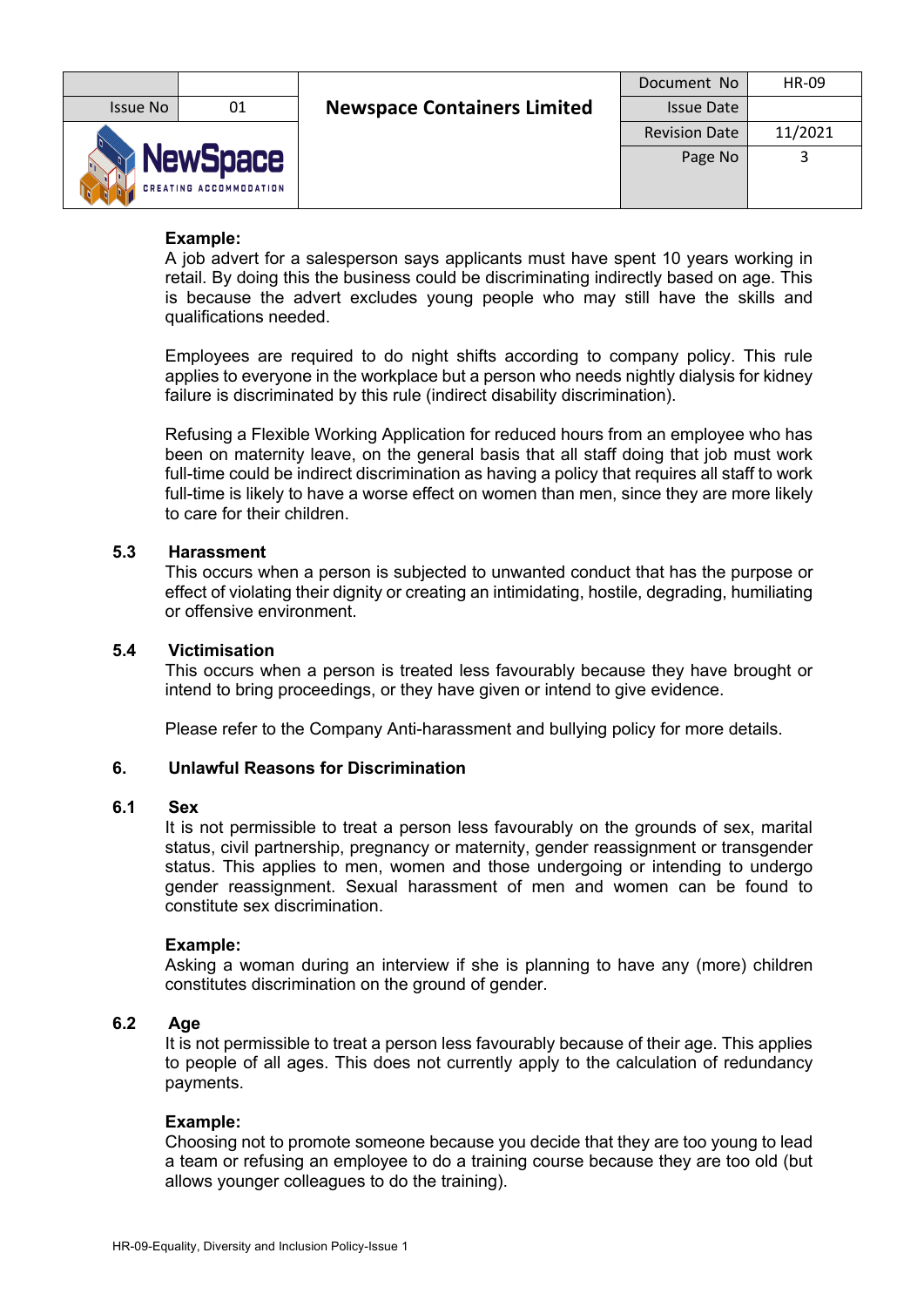|                                                  |    |                                    | Document No          | HR-09   |
|--------------------------------------------------|----|------------------------------------|----------------------|---------|
| <b>Issue No</b>                                  | 01 | <b>Newspace Containers Limited</b> | <b>Issue Date</b>    |         |
|                                                  |    |                                    | <b>Revision Date</b> | 11/2021 |
| <b>NewSpace</b><br><b>CREATING ACCOMMODATION</b> |    |                                    | Page No              |         |

## **6.3 Disability**

It is not permissible to treat a disabled person less favourably than a non-disabled person. Reasonable adjustments must be made to give the disabled person as much access to any services and ability to be employed, trained, or promoted as a nondisabled person.

#### **Example:**

A business is looking to hire a personal assistant. One of the questions on the application form asks if the candidate has any disabilities that they believe will make any elements of the role difficult to complete. As disability is a protected characteristic, asking a candidate the above question is against UK employment law. Employers may ask in the application form if any reasonable adjustments need to be. An employer must not ask questions about any protected characteristics when hiring new employees.

## **6.4 Race**

It is not permissible to treat a person less favourably because of their race, the colour of their skin, their nationality or their ethnic origin.

#### **Example:**

Saira, a person of Asian ethnicity, applies to work as a receptionist at a car dealership in a predominantly white area. She meets all of the job requirements but following an interview the employer tells Saira "you wouldn't fit in here." A white person with similar skills and experience is hired instead.

#### **6.5 Sexual Orientation**

It is not permissible to treat a person less favourably because of their sexual orientation. For example, an employer cannot refuse to employ a person because s/he is homosexual, heterosexual or bisexual.

#### **Example:**

A colleague—who identifies as bisexual—expresses interest in taking a course on relationship management in their one-to-one with their line manager. The manager says there is no budget available for learning and development. However, the next week, a heterosexual worker in the team enquires about a training course. They are accepted for the course, with no questions asked.

#### **6.6 Religion or Belief**

It is not permissible to treat a person less favourably because of their religious beliefs or their religion or their lack of any religion or belief.

#### **Example:**

A man who was Muslim needed to pray five times a day so he asked his supervisor to schedule his breaks so that he could pray. His supervisor said "We pay you to work, not to pray. Leave the religious observances for your own time."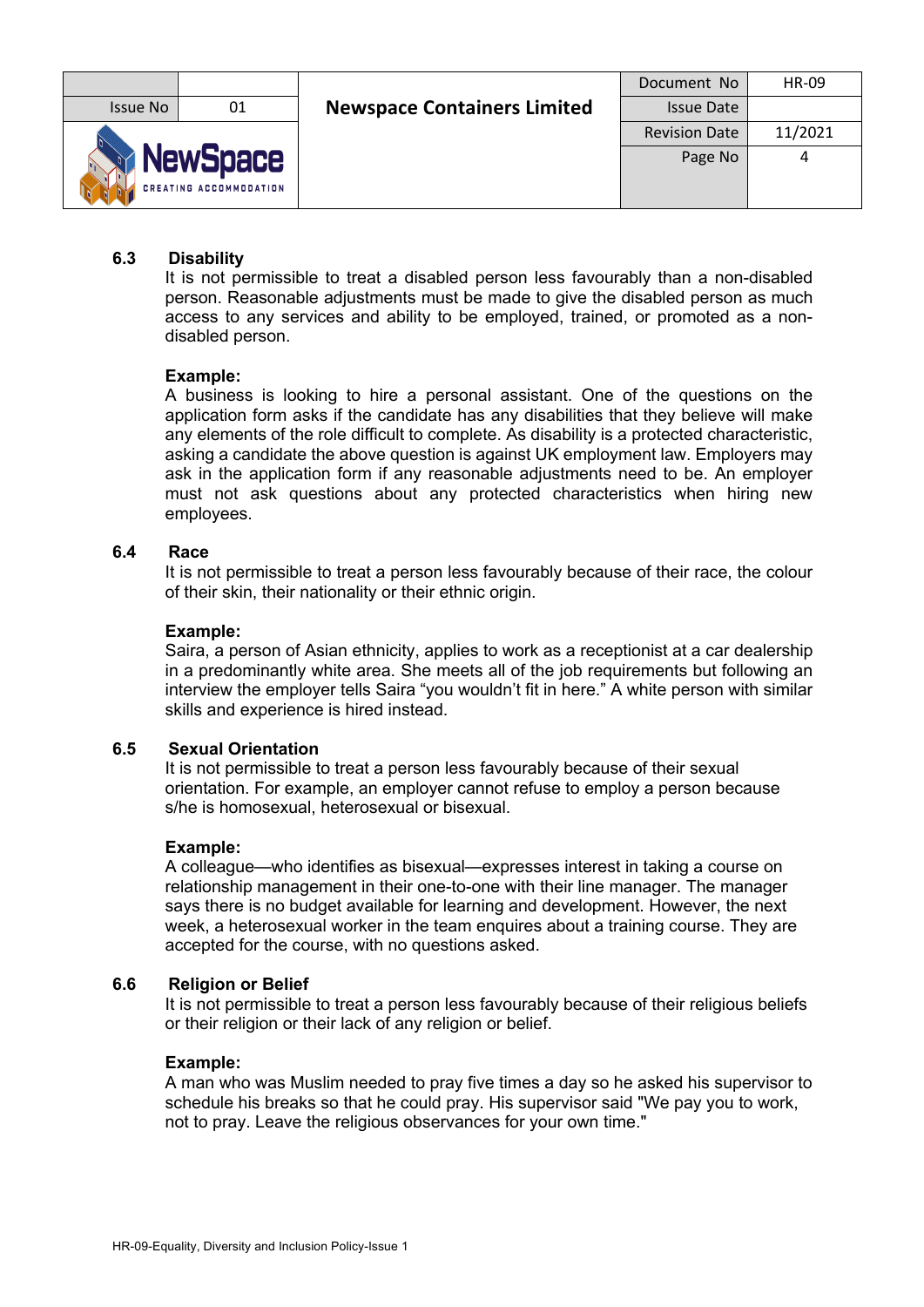|                                                  |    |                                    | Document No          | <b>HR-09</b> |
|--------------------------------------------------|----|------------------------------------|----------------------|--------------|
| Issue No                                         | 01 | <b>Newspace Containers Limited</b> | <b>Issue Date</b>    |              |
|                                                  |    |                                    | <b>Revision Date</b> | 11/2021      |
| <b>NewSpace</b><br><b>CREATING ACCOMMODATION</b> |    |                                    | Page No              |              |

# **6.7 Discrimination by Association and Perception**

You do not need to have a protective characteristic to be directly discriminated against because of it.

This applies to two forms of discrimination:

- Discrimination by association (or 'associative discrimination'); and
- Discrimination by perception (or 'perceptive discrimination')

## **6.8 Associative Discrimination**

Direct discrimination can occur when an employer treats an employee less favourably because they are linked or associated with a protected characteristic, or they suffer harassment related to someone else's disability. This is commonly known as 'discrimination by association'. This type of discrimination could occur where an employee has a relationship with a parent, child, partner, carer or friend who has a protected characteristic.

## **Example:**

A father with sole carer responsibility for his disabled son needs time off work whenever his son has medical appointments. The employer appears to resent the fact that the employee needs to care for his son and takes him through a process resulting in his dismissal. The dismissal may amount to direct discrimination against the employee by association with his disabled son.

Discrimination by association does not apply to all protected characteristics. Associative discrimination does not apply to marriage and civil partnership, or to pregnancy and maternity. However, in the case of pregnancy and maternity, a worker treated less favourably because of association with a pregnant woman, or a woman who has recently given birth, may instead have a claim for sex discrimination.

#### **6.9 Perceptive Discrimination**

This is when someone is treated less favourably because others believe they have a certain protected characteristic under the Equality Act 2021, whether or not it is true.

#### **Example:**

A member of staff refuses to supervise a student because they believe that he or she is transsexual.

An employer decides not to promote a member of staff because they believe they have a disability.

#### **7.1 Age**

We will:

- ensure that people of all ages are treated with respect and dignity
- ensure that people of working age are given equal access to our employment, training, development and promotion opportunities and
- challenge discriminatory assumptions about younger and older people.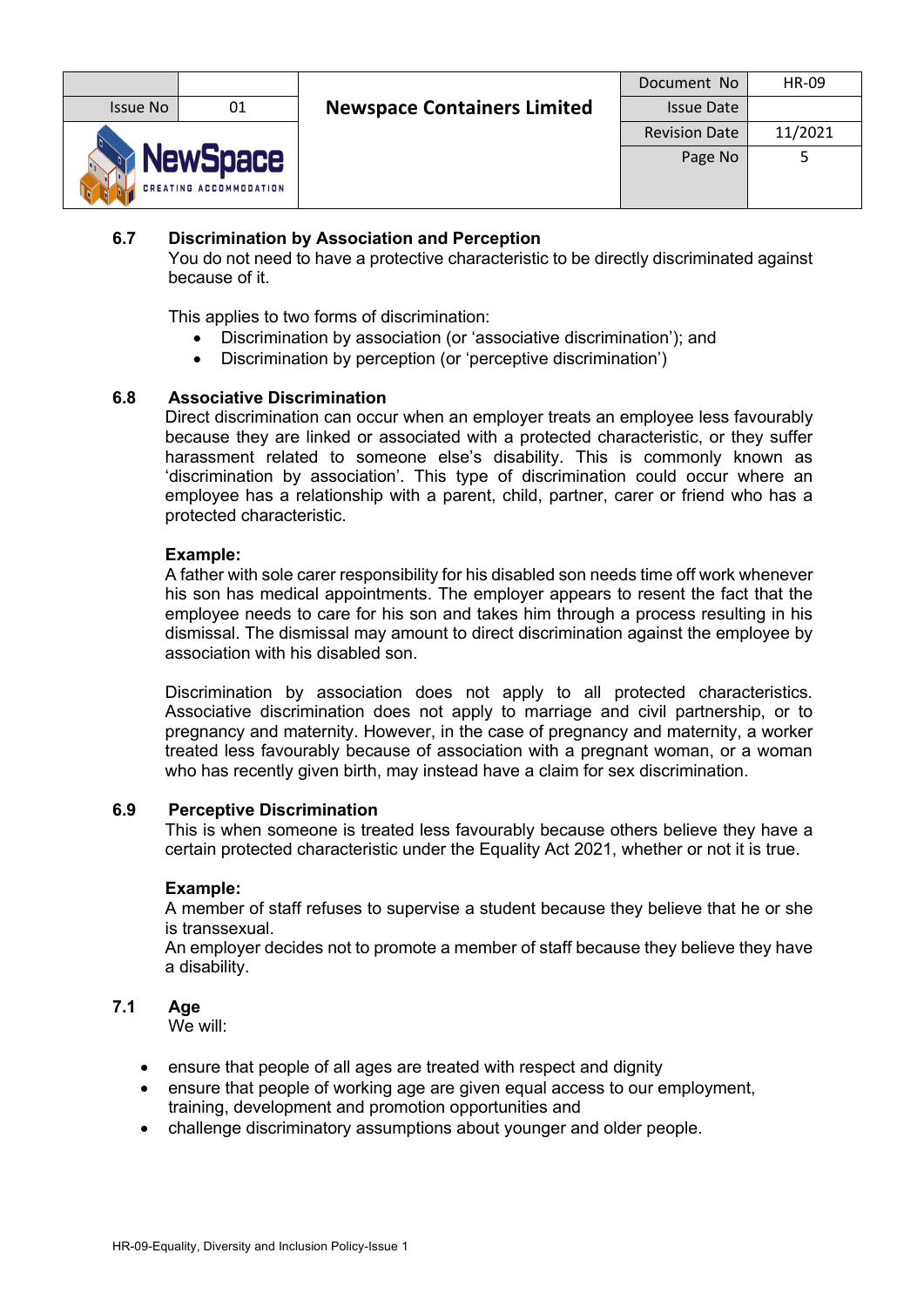|                                                  |    |                                    | Document No          | HR-09   |
|--------------------------------------------------|----|------------------------------------|----------------------|---------|
| <b>Issue No</b>                                  | 01 | <b>Newspace Containers Limited</b> | <b>Issue Date</b>    |         |
|                                                  |    |                                    | <b>Revision Date</b> | 11/2021 |
| <b>NewSpace</b><br><b>CREATING ACCOMMODATION</b> |    |                                    | Page No              | b       |

**7.2 Disability**

We will:

- provide any reasonable adjustments to ensure disabled people have access to our services and employment opportunities
- challenge discriminatory assumptions about disabled people and
- seek to continue to improve access to information by ensuring availability of loop systems, braille facilities, alternative formatting and sign language interpretation.

# **7.3 Race**

We will:

- challenge racism wherever it occurs
- respond swiftly and sensitively to racists incidents and
- actively promote race equality in the Company.

## **7.4 Sex**

We will:

- challenge discriminatory assumptions about women and men
- take positive action to redress the negative effects of discrimination against women and men
- offer equal access for women and men to representation, services, employment, training and pay and encourage other organisations to do the same.

# **7.5 Gender reassignment**

We will:

- provide support to prevent discrimination against transsexual people who have or who are about to undergo gender reassignment
- prohibit and respond to all instances of discrimination, both from colleagues and externally.

# **7.6 Sexual orientation**

We will:

- ensure that we take account of the needs of lesbians, gay men and bisexuals and
- promote positive images of lesbians, gay men and bisexuals.

# **7.7 Religion or belief**

We will:

- ensure that employees' religion or beliefs and related observances are respected and accommodated wherever possible and
- respect people's beliefs where the expression of those beliefs does not impinge on the legitimate rights of others.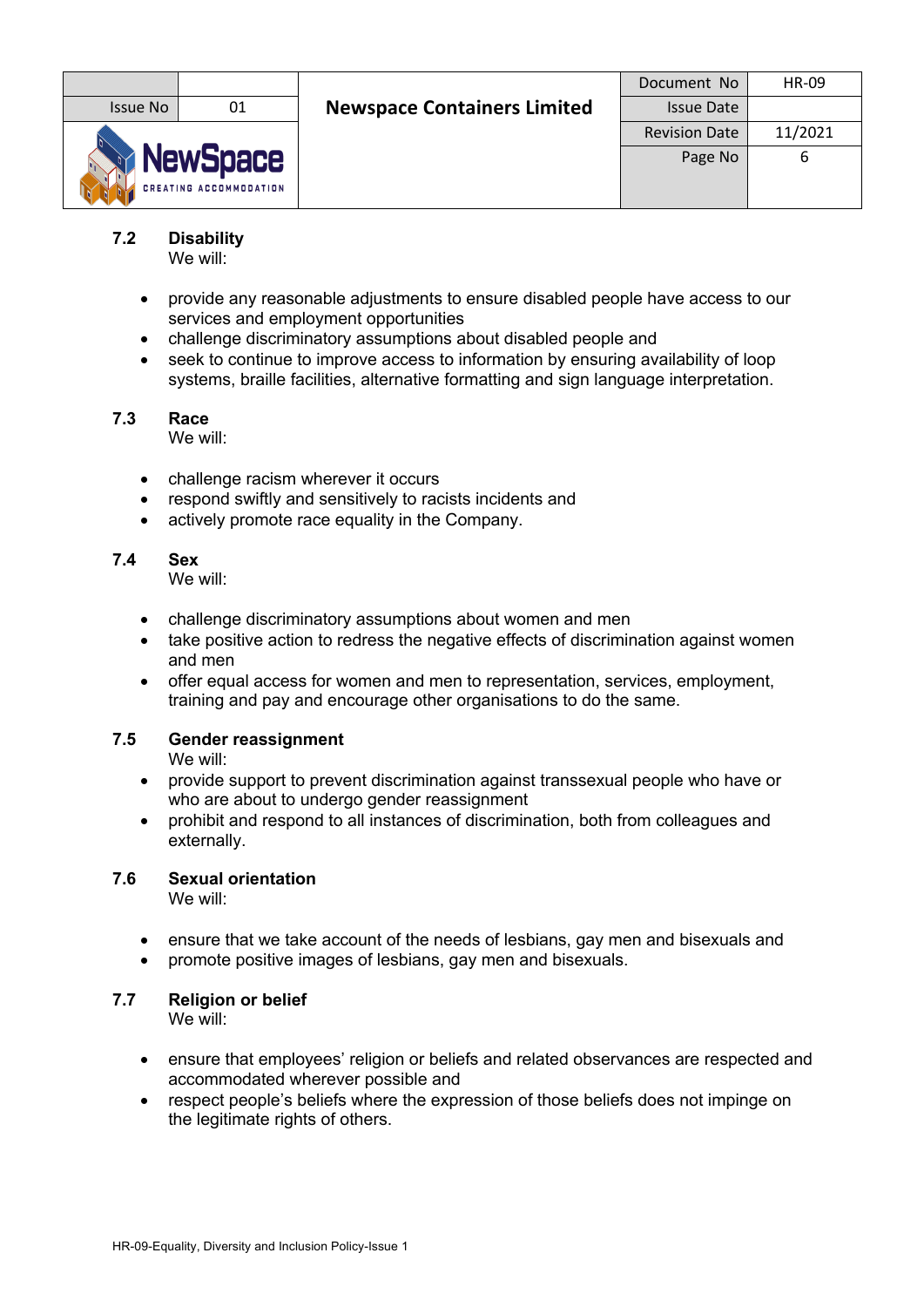|                                                  |    |                                    | Document No          | <b>HR-09</b> |
|--------------------------------------------------|----|------------------------------------|----------------------|--------------|
| Issue No                                         | 01 | <b>Newspace Containers Limited</b> | <b>Issue Date</b>    |              |
|                                                  |    |                                    | <b>Revision Date</b> | 11/2021      |
| <b>NewSpace</b><br><b>CREATING ACCOMMODATION</b> |    |                                    | Page No              |              |

#### **7.8 Pregnancy or maternity** We will:

- ensure that people are treated with respect and dignity and that a positive image is promoted regardless of pregnancy or maternity
- challenge discriminatory assumptions about the pregnancy or maternity of our employees and
- ensure that no individual is disadvantaged and that we take account of the needs of our employees' pregnancy or maternity.

# **7.9 Marriage or civil partnership**

We will:

- ensure that people are treated with respect and dignity and that a positive image is promoted regardless of marriage or civil partnership;
- challenge discriminatory assumptions about the marriage or civil partnership of our employees and
- ensure that no individual is disadvantaged and that we take account the needs of our employees' marriage or civil partnership.

# **7.10 Ex-offenders**

We will prevent discrimination against our employees regardless of their offending background (except where there is a known risk to children or vulnerable adults).

## **7.11 Equal pay**

We will ensure that all employees, male or female, have the right to the same contractual pay and benefits for carrying out the same work, work rated as equivalent work or work of equal value.

## **7.12 Unconscious bias**

The Company recognises the dangers of unconscious bias arising at work, which is where an opinion is formed on an individual by a manager or colleague without them necessarily being aware they have formed it. Employees should be aware that workplace banter remarks meant as a joke can be discriminatory if it offends an individual.

There are many different forms of unconscious bias, ranging from an affinity towards those of a similar background to placing too much significance on what has been identified as a negative trait.

The organisation will work against forms of unconscious bias in all decisions taken for employment, including recruitment, promotion and training opportunities, with a focus on promoting diversity and inclusion.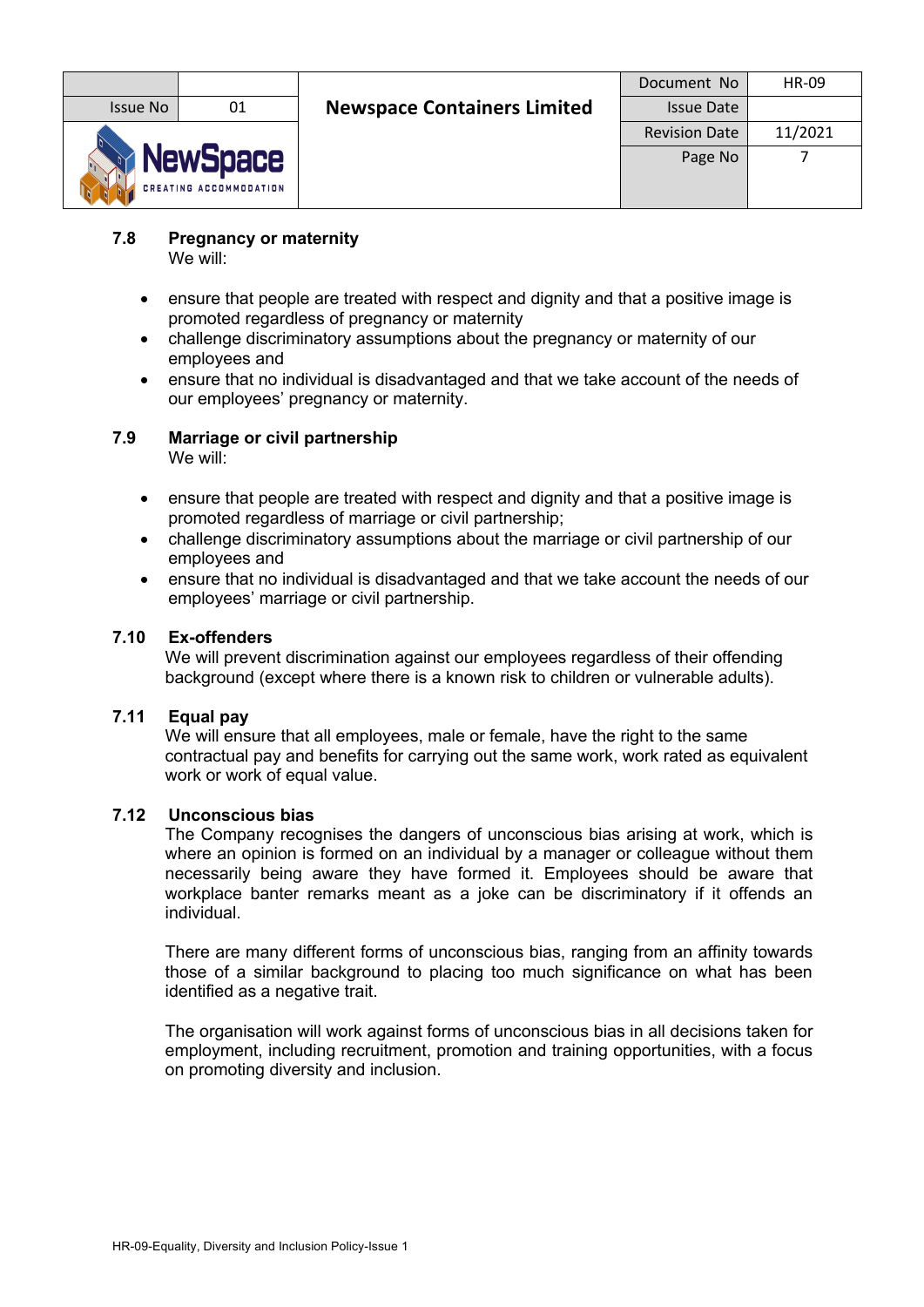|                                                  |    |                                    | Document No          | HR-09   |
|--------------------------------------------------|----|------------------------------------|----------------------|---------|
| Issue No                                         | 01 | <b>Newspace Containers Limited</b> | <b>Issue Date</b>    |         |
|                                                  |    |                                    | <b>Revision Date</b> | 11/2021 |
| <b>NewSpace</b><br><b>CREATING ACCOMMODATION</b> |    |                                    | Page No              |         |

In particular, the Company will implement the following:

- Omitting all personal questions from job interviews
- Maintaining a diverse panel to make decisions
- Referring to specific job criteria when making recruitment decisions
- Discounting any favourable personal relationships with staff.
- Making decisions collectively between HR and management.

## **8. Reasonable Adjustments**

The Company has a duty to make reasonable adjustments to facilitate the employment of a disabled person. These include:

- Making adjustments to premises;
- Consider redeployment to an alternative role;
- Re-allocating some or all of a disabled employee's duties;
- Relocating a disabled employee to a more suitable sedentary role where possible;
- Giving consideration to allowing a disabled employee time off work for medical treatment or rehabilitation;
- Providing training or mentoring for a disabled employee;
- Supplying or modifying equipment, instruction and training manuals for disabled employees; or
- Any other reasonable adjustments the Company considers feasible and necessary providing such adjustments are within the financial means of the Company.

The company will explore all potential options to implement adjustments which are reasonable to the Company which should be a collaborative and co-operative exercise based on the employee's disability and can be practically implemented. The Company will do their utmost to support adjustments but may not be able to create a new role to accommodate such adjustments.

## **9. Allegations of Discrimination**

The company will investigate all allegations of discrimination thoroughly to ensure any intentional, or unintentional, behaviour which is in breach of this policy is likely to lead to disciplinary action where an allegation is proven.